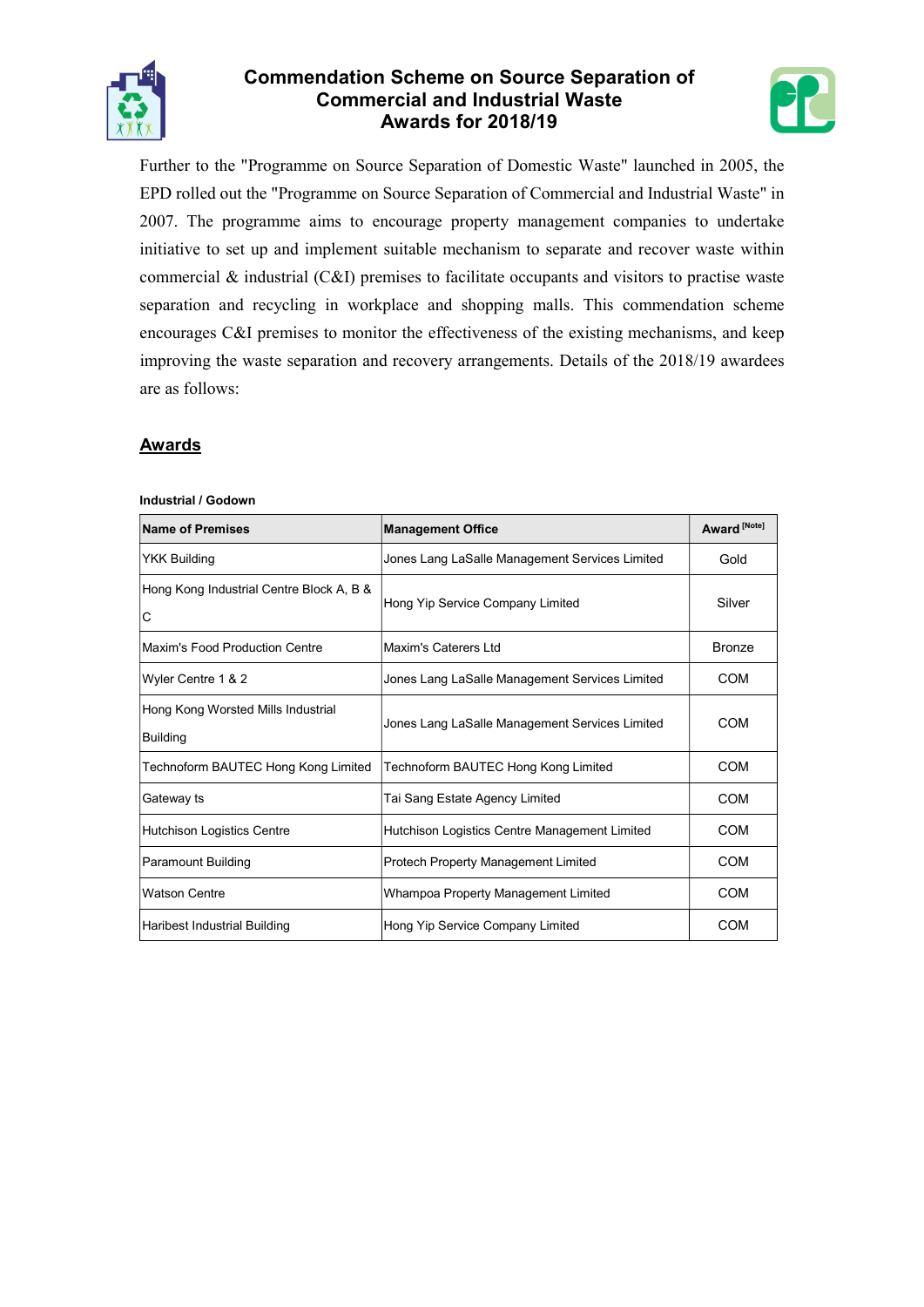

# Awards for 2018/19 Commendation Scheme on Source Separation of Commercial and Industrial Waste



### Industrial / Office

| Name of Premises                  | <b>Management Office</b>             | Award [Note]  |
|-----------------------------------|--------------------------------------|---------------|
| Lucida Industrial Building        | Hong Yip Service Company Limited     | Gold          |
| Cheung Fung Industrial Building   | Main Shine Development Limited       | Silver        |
| Comweb Plaza                      | Hong Yip Service Company Limited     | <b>Bronze</b> |
| Cable TV Tower                    | Harriman Property Management Limited | COM           |
| <b>Cornell Centre</b>             | Sino Estates Management Limited      | COM           |
| Chai Wan Industrial City Phase I  | Sino Estates Management Limited      | COM           |
| Chai Wan Industrial City Phase II | Sino Estates Management Limited      | COM           |
| Cheung Kong Factory Building      | Hong Yip Service Company Limited     | COM           |
| Wang Cheung Industrial Building   | Hong Yip Service Company Limited     | COM           |

#### Mixed Office

| <b>Name of Premises</b>                                                                                                                                      | <b>Management Office</b>                                                                     | Award [Note]  |
|--------------------------------------------------------------------------------------------------------------------------------------------------------------|----------------------------------------------------------------------------------------------|---------------|
| <b>United Centre</b>                                                                                                                                         | <b>Stratton Property Management Limited</b>                                                  | Gold          |
| Kwai Fong Commercial Centre                                                                                                                                  | Urban Property Management Limited                                                            | Silver        |
| Mira Place One / Mira Place Tower A                                                                                                                          | Henderson Real Estate Agency Limited                                                         | <b>Bronze</b> |
| Pacific Place                                                                                                                                                | <b>Swire Properties Limited</b>                                                              | <b>COM</b>    |
| TaiKoo Place (Cambridge House, Devon<br>House, Dorset House, Lincoln House,<br>Warwick House, Cornwall House, Oxford<br>House, PCCW Tower & Berkshire House) | <b>Swire Properties Limited</b>                                                              | COM           |
| Cityplaza                                                                                                                                                    | <b>Swire Properties Limited</b>                                                              | COM           |
| Citygate                                                                                                                                                     | <b>Swire Properties Limited</b>                                                              | <b>COM</b>    |
| <b>Festival Walk</b>                                                                                                                                         | Festival Walk (2011) Limited                                                                 | <b>COM</b>    |
| Carnarvon Plaza                                                                                                                                              | Savills Property Management Limited                                                          | <b>COM</b>    |
| <b>Exchange Square</b>                                                                                                                                       | Hongkong Land (Property Management) Ltd                                                      | <b>COM</b>    |
| Langham Place                                                                                                                                                | The Great Eagle Properties Management Company,<br>Limited                                    | <b>COM</b>    |
| Kowloonbay International Trade &<br><b>Exhibition Centre</b>                                                                                                 | <b>KITEC Management Limited</b>                                                              | COM           |
| The Hong Kong and China Gas Company<br>Limited (Headquarters)                                                                                                | The Hong Kong and China Gas Company Limited -<br>Property and Projects Management Department | COM           |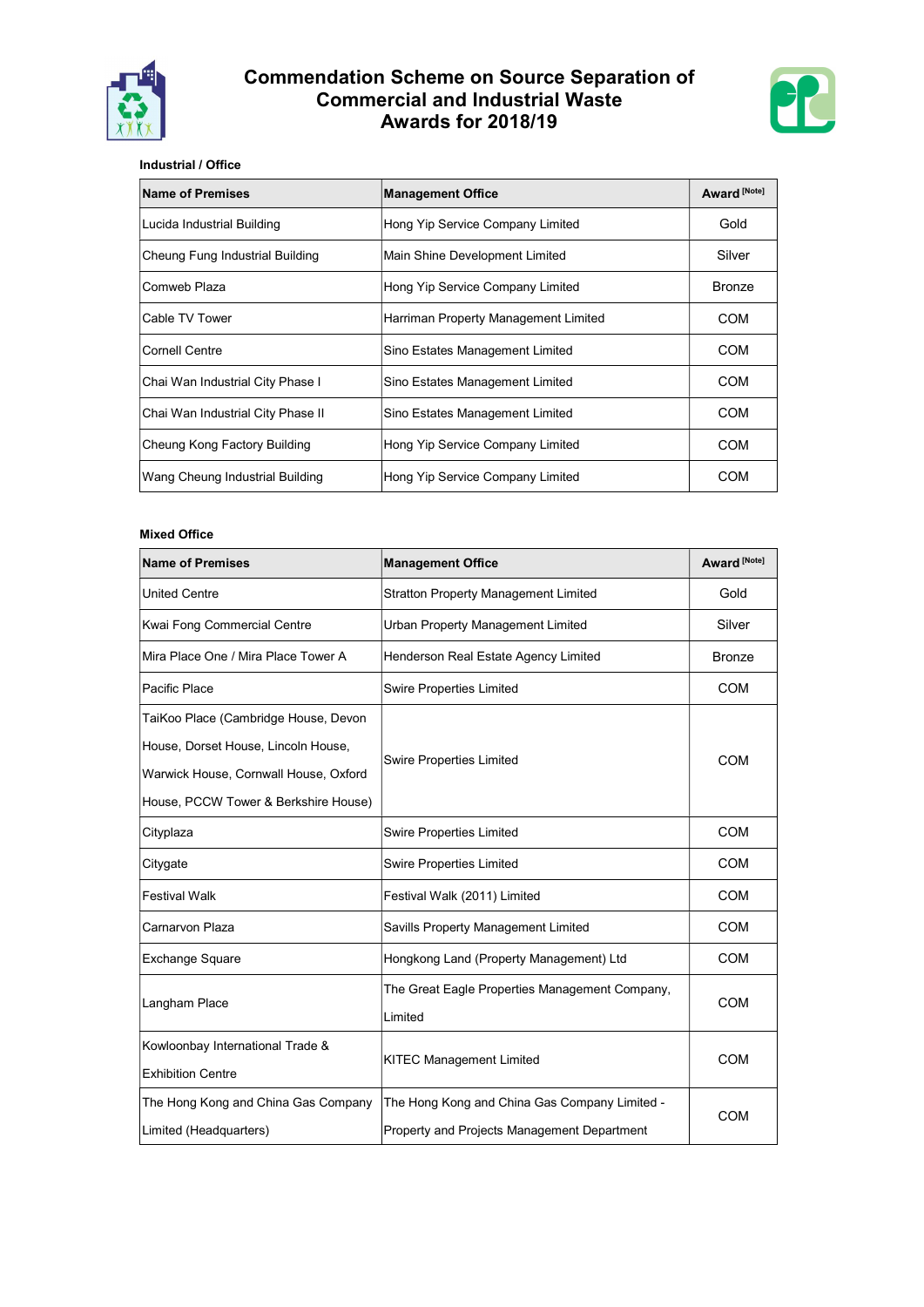

# Awards for 2018/19 Commendation Scheme on Source Separation of Commercial and Industrial Waste



#### Pure Office

| Name of Premises                                                 | <b>Management Office</b>                 | Award [Note]  |
|------------------------------------------------------------------|------------------------------------------|---------------|
| <b>HUD Administration Building</b>                               | Hongkong United Dockyards Limited        | Gold          |
| CEO and CGO                                                      | Guardian Property Management Limited     | Silver        |
| The Hong Kong Jockey Club Headquarters The Hong Kong Jockey Club |                                          | <b>Bronze</b> |
| Revenue Tower                                                    | Savills Property Management Limited      | COM           |
| Harbour Building                                                 | Urban Property Management Limited        | <b>COM</b>    |
| One Island East                                                  | <b>Swire Properties Limited</b>          | <b>COM</b>    |
| Mui Wo Government Offices                                        | Synergis Management Services Limited     | <b>COM</b>    |
| Tai O Government Offices Building                                | Synergis Management Services Limited     | COM           |
| Peng Chau Government Offices Building                            | Synergis Management Services Limited     | COM           |
| Hong Kong Housing Authority<br>Headquarters                      | <b>Housing Department</b>                | COM           |
| <b>Central Government Pier</b>                                   | Urban Property Management Limited        | COM           |
| Western Magistracy Building                                      | Urban Property Management Limited        | <b>COM</b>    |
| <b>Central Plaza</b>                                             | Central Plaza Management Company Limited | <b>COM</b>    |

#### Shopping Mall / Arcade

| Name of Premises                  | <b>Management Office</b>                                                    | Award [Note]  |
|-----------------------------------|-----------------------------------------------------------------------------|---------------|
| Choi Tak Shopping Centre          | Top One Limited                                                             | Gold          |
|                                   | Grand Century Place (Shopping Arcade) Kai Shing Management Services Limited | Silver        |
| Shopping Arcade, Broadview Garden | Hong Kong Housing Society                                                   | <b>Bronze</b> |
| Plaza Hollywood                   | Plaza Hollywood Limited                                                     | <b>COM</b>    |
| Metro City Plaza II               | Goodwill Management Limited                                                 | <b>COM</b>    |
| Shatin Plaza Shopping Arcade      | Goodwill Management Limited                                                 | <b>COM</b>    |
| Shatin Centre Shopping Arcade     | Goodwill Management Limited                                                 | <b>COM</b>    |
| Olympian City 2                   | Sino Estates Management Limited                                             | <b>COM</b>    |
| Tsuen Wan Plaza                   | Hong Yip Service Company Limited                                            | COM           |
| Park Central Shopping Arcade      | Hong Yip Service Company Limited                                            | <b>COM</b>    |
| Mikiki                            | Hong Yip Service Company Limited                                            | COM           |
| MegaBox                           | MegaBox Management Services Limited                                         | <b>COM</b>    |
| Smiling Plaza, Sham Shui Po       | <b>Property Care Management Services Limited</b>                            | <b>COM</b>    |